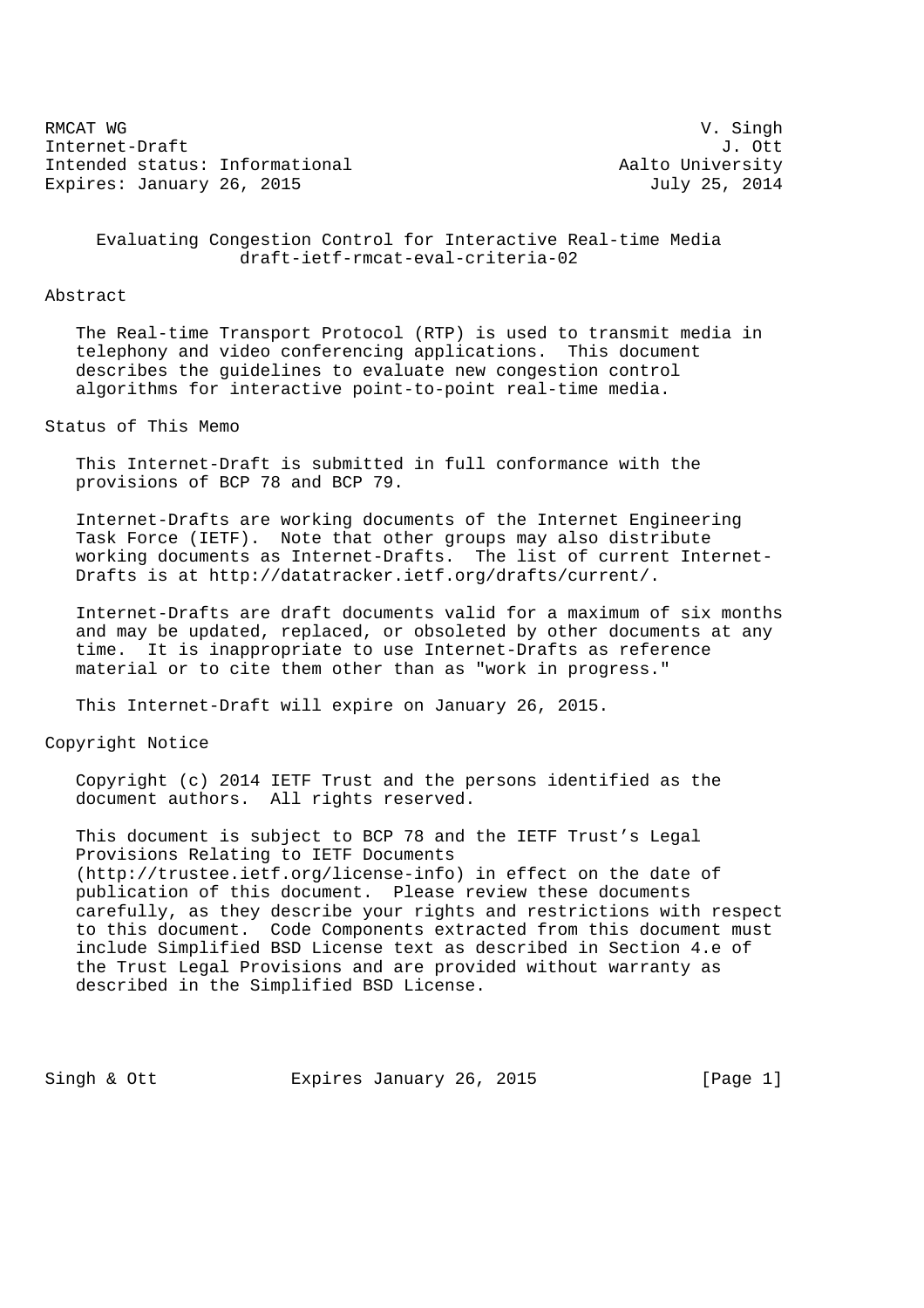Table of Contents

| Introduction $\ldots \ldots \ldots \ldots \ldots \ldots \ldots \ldots$<br>$1$ .                            |  |  |  | $\overline{2}$  |
|------------------------------------------------------------------------------------------------------------|--|--|--|-----------------|
| $2$ .                                                                                                      |  |  |  | $\mathbf{3}$    |
| 3.                                                                                                         |  |  |  | $\overline{3}$  |
| 3.1.                                                                                                       |  |  |  | $\overline{4}$  |
| 4.                                                                                                         |  |  |  | 5               |
| Avoiding Congestion Collapse<br>4.1.                                                                       |  |  |  | $\overline{5}$  |
| 4.2.                                                                                                       |  |  |  | $\overline{5}$  |
| 4.3.                                                                                                       |  |  |  | 5               |
| 4.4.                                                                                                       |  |  |  | $\overline{6}$  |
| 4.5.<br>Diverse Environments                                                                               |  |  |  | $6\overline{6}$ |
| Varying Path Characteristics<br>4.6.                                                                       |  |  |  | $\overline{6}$  |
| Reacting to Transient Events or Interruptions<br>4.7.                                                      |  |  |  | $\overline{6}$  |
| Fairness With Similar Cross-Traffic<br>4.8.                                                                |  |  |  | $\overline{7}$  |
| 4.9.<br>Impact on Cross-Traffic                                                                            |  |  |  | 7               |
| 4.10. Extensions to RTP/RTCP                                                                               |  |  |  | 7               |
| Minimum Requirements for Evaluation<br>5.                                                                  |  |  |  | 7               |
| 6.                                                                                                         |  |  |  | 7               |
| 7.                                                                                                         |  |  |  | 8               |
| 8.                                                                                                         |  |  |  | 8               |
| 9.                                                                                                         |  |  |  | 8               |
|                                                                                                            |  |  |  | 8               |
|                                                                                                            |  |  |  | 8               |
|                                                                                                            |  |  |  | 8               |
| 11.1. Normative References                                                                                 |  |  |  | 9               |
| 11.2. Informative References                                                                               |  |  |  |                 |
| Appendix A. Application Trade-off                                                                          |  |  |  | 10              |
| A.1.                                                                                                       |  |  |  | 10              |
| Appendix B.<br>Change Log $\ldots$ $\ldots$ $\ldots$ $\ldots$ $\ldots$ $\ldots$ $\ldots$ $\ldots$ $\ldots$ |  |  |  | 10              |
| Changes in draft-ietf-rmcat-eval-criteria-02<br>B.1.                                                       |  |  |  | 10              |
| Changes in draft-ietf-rmcat-eval-criteria-01<br>B.2.                                                       |  |  |  | 10              |
| Changes in draft-ietf-rmcat-eval-criteria-00 $\ldots$<br>B.3.                                              |  |  |  | 10              |
| Changes in draft-singh-rmcat-cc-eval-04<br>B.4.                                                            |  |  |  | 10              |
| Changes in draft-singh-rmcat-cc-eval-03<br>B.5.                                                            |  |  |  | 11              |
| Changes in draft-singh-rmcat-cc-eval-02<br>B.6.                                                            |  |  |  | 11              |
| Changes in draft-singh-rmcat-cc-eval-01<br>B.7.                                                            |  |  |  | 11              |
|                                                                                                            |  |  |  | 11              |

#### 1. Introduction

 This memo describes the guidelines to help with evaluating new congestion control algorithms for interactive point-to-point real time media. The requirements for the congestion control algorithm are outlined in [I-D.ietf-rmcat-cc-requirements]). This document builds upon previous work at the IETF: Specifying New Congestion Control Algorithms [RFC5033] and Metrics for the Evaluation of Congestion Control Algorithms [RFC5166].

Singh & Ott **Expires January 26, 2015** [Page 2]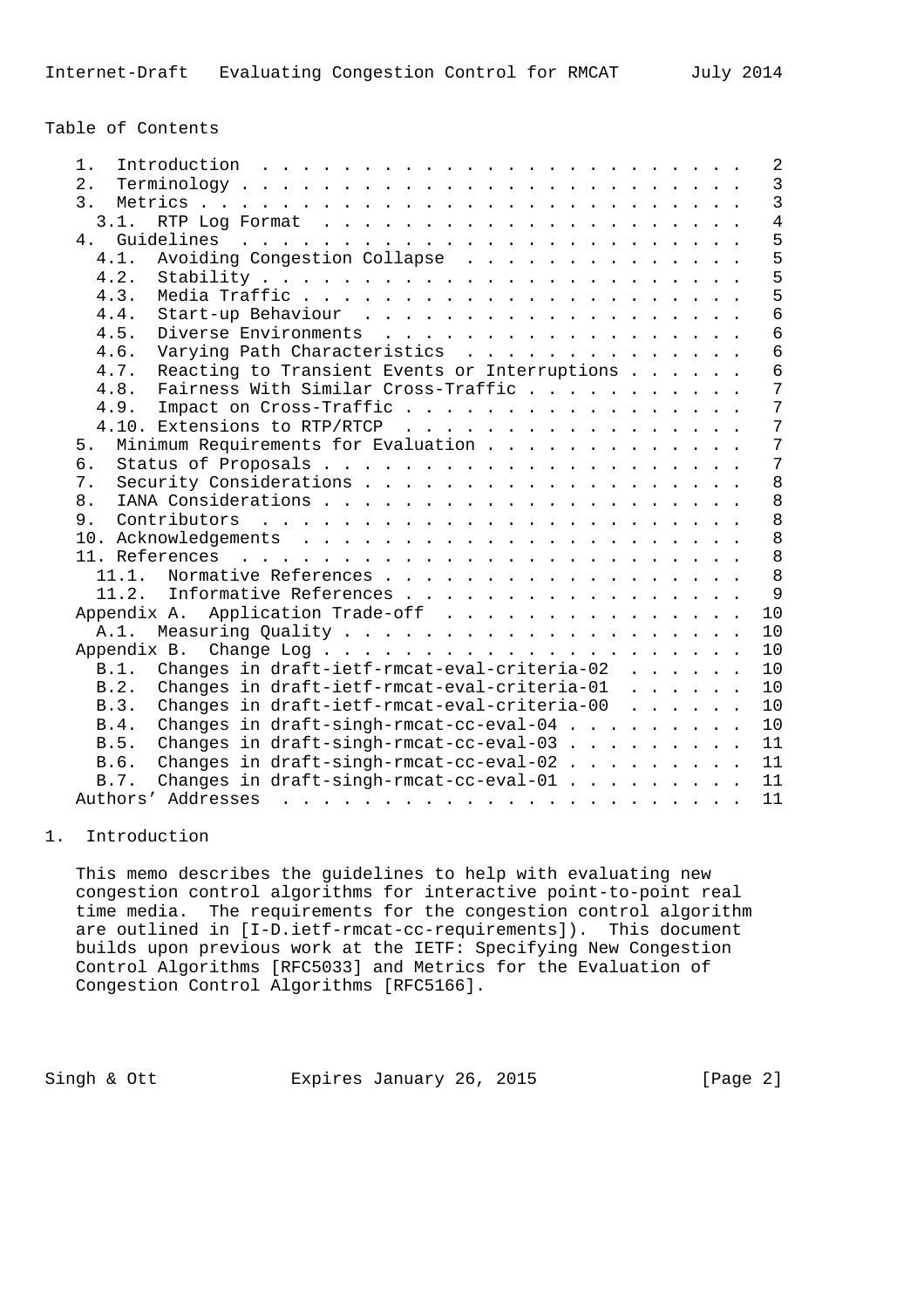The guidelines proposed in the document are intended to help prevent a congestion collapse, promote fair capacity usage and optimize the media flow's throughput. Furthermore, the proposed algorithms are expected to operate within the envelope of the circuit breakers defined in [I-D.ietf-avtcore-rtp-circuit-breakers].

 This document only provides broad-level criteria for evaluating a new congestion control algorithm and the working group should expect a thorough scientific study to make its decision. The results of the evaluation are not expected to be included within the internet-draft but should be cited in the document.

2. Terminology

 The terminology defined in RTP [RFC3550], RTP Profile for Audio and Video Conferences with Minimal Control [RFC3551], RTCP Extended Report (XR) [RFC3611], Extended RTP Profile for RTCP-based Feedback (RTP/AVPF) [RFC4585] and Support for Reduced-Size RTCP [RFC5506] apply.

3. Metrics

 [RFC5166] describes the basic metrics for congestion control. Metrics that are of interest for interactive multimedia are:

- o Throughput.
- o Minimizing oscillations in the transmission rate (stability) when the end-to-end capacity varies slowly.
- o Delay.
- o Reactivity to transient events.
- o Packet losses and discards.
- o Section 2.1 of [RFC5166] discusses the tradeoff between throughput, delay and loss.

 Each experiment is expected to log every incoming and outgoing packet (the RTP logging format is described in Section 3.1). The logging can be done inside the application or at the endpoints using pcap (packet capture, e.g., tcpdump, wireshark). The following are calculated based on the information in the packet logs:

- 1. Sending rate, Receiver rate, Goodput
- 2. Packet delay

Singh & Ott **Expires January 26, 2015** [Page 3]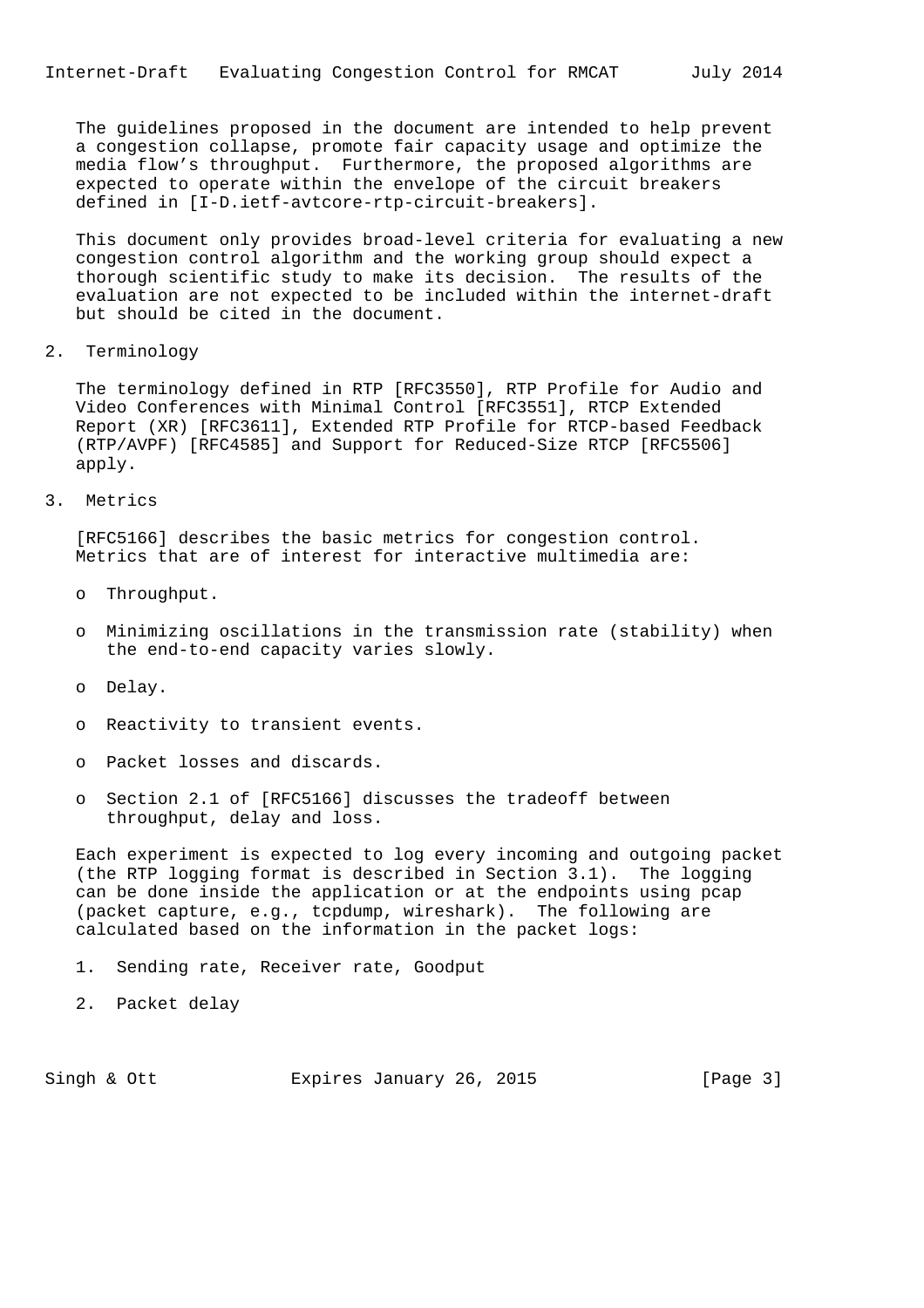- 3. Packet loss
- 4. If using, retransmission or FEC: residual loss
- 5. Packets discarded from the playout or de-jitter buffer
- 6. Fairness or Unfairness: Experiments testing the performance of an RMCAT proposal against any cross-traffic must define its expected criteria for fairness. The "unfairness" test guideline (measured at 1s intervals) is: 1. Does not trigger the circuit breaker. 2. No RMCAT stream achieves more than 3 times the average throughput of the RMCAT stream with the lowest average throughput, for a case when the competing streams have similar RTTs. 3. RTT should not grow by a factor of 3 for the existing flows when a new flow is added. For example, see the test scenarios described in [I-D.sarker-rmcat-eval-test].
- 7. Convergence time: The time taken to reach a stable rate at startup, after the available link capacity changes, or when new flows get added to the bottleneck link.
- 8. Bandwidth Utilization, defined as ratio of the instantaneous sending rate to the instantaneous bottleneck capacity. This metric is useful when an RMCAT flow is by itself or competing with similar cross-traffic.

 From the logs the statistical measures (min, max, mean, standard deviation and variance) for the whole duration or any specific part of the session can be calculated. Also the metrics (sending rate, receiver rate, goodput, latency) can be visualized in graphs as variation over time, the measurements in the plot are at 1 second intervals. Additionally, from the logs it is possible to plot the histogram or CDF of packet delay.

 [Open issue (1): Using Jain-fairness index (JFI) for measuring self fairness between RTP flows? measured at what intervals? visualized as a CDF or a timeseries? Additionally: Use JFI for comparing fairness between RTP and long TCP flows? ]

3.1. RTP Log Format

 The log file is tab or comma separated containing the following details:

Singh & Ott **Expires January 26, 2015** [Page 4]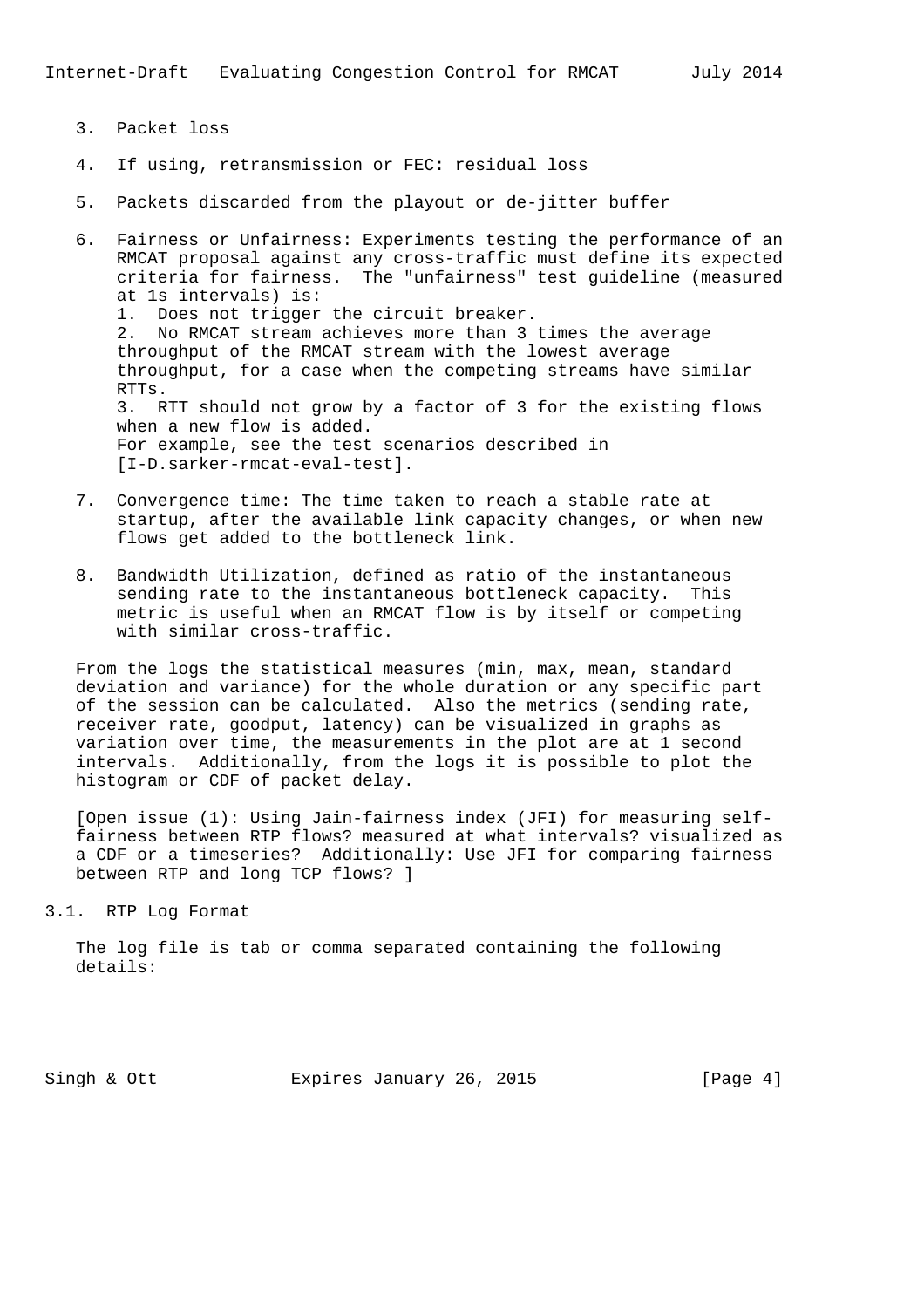Send or receive timestamp (unix) RTP payload type SSRC RTP sequence no RTP timestamp marker bit payload size

 If the congestion control implements, retransmissions or FEC, the evaluation should report both packet loss (before applying error resilience) and residual packet loss (after applying error resilience).

4. Guidelines

 A congestion control algorithm should be tested in simulation or a testbed environment, and the experiments should be repeated multiple times to infer statistical significance. The following guidelines are considered for evaluation:

## 4.1. Avoiding Congestion Collapse

 The congestion control algorithm is expected to take an action, such as reducing the sending rate, when it detects congestion. Typically, it should intervene before the circuit breaker [I-D.ietf-avtcore-rtp-circuit-breakers] is engaged.

 Does the congestion control propose any changes to (or diverge from) the circuit breaker conditions defined in [I-D.ietf-avtcore-rtp-circuit-breakers].

# 4.2. Stability

 The congestion control should be assessed for its stability when the path characteristics do not change over time. Changing the media encoding rate estimate too often or by too much may adversely affect the application layer performance.

# 4.3. Media Traffic

 The congestion control algorithm should be assessed with different types of media behavior, i.e., the media should contain idle and data-limited periods. For example, periods of silence for audio, varying amount of motion for video, or bursty nature of I-frames.

 The evaluation may be done in two stages. In the first stage, the endpoint generates traffic at the rate calculated by the congestion controller. In the second stage, real codecs or models of video

Singh & Ott **Expires January 26, 2015** [Page 5]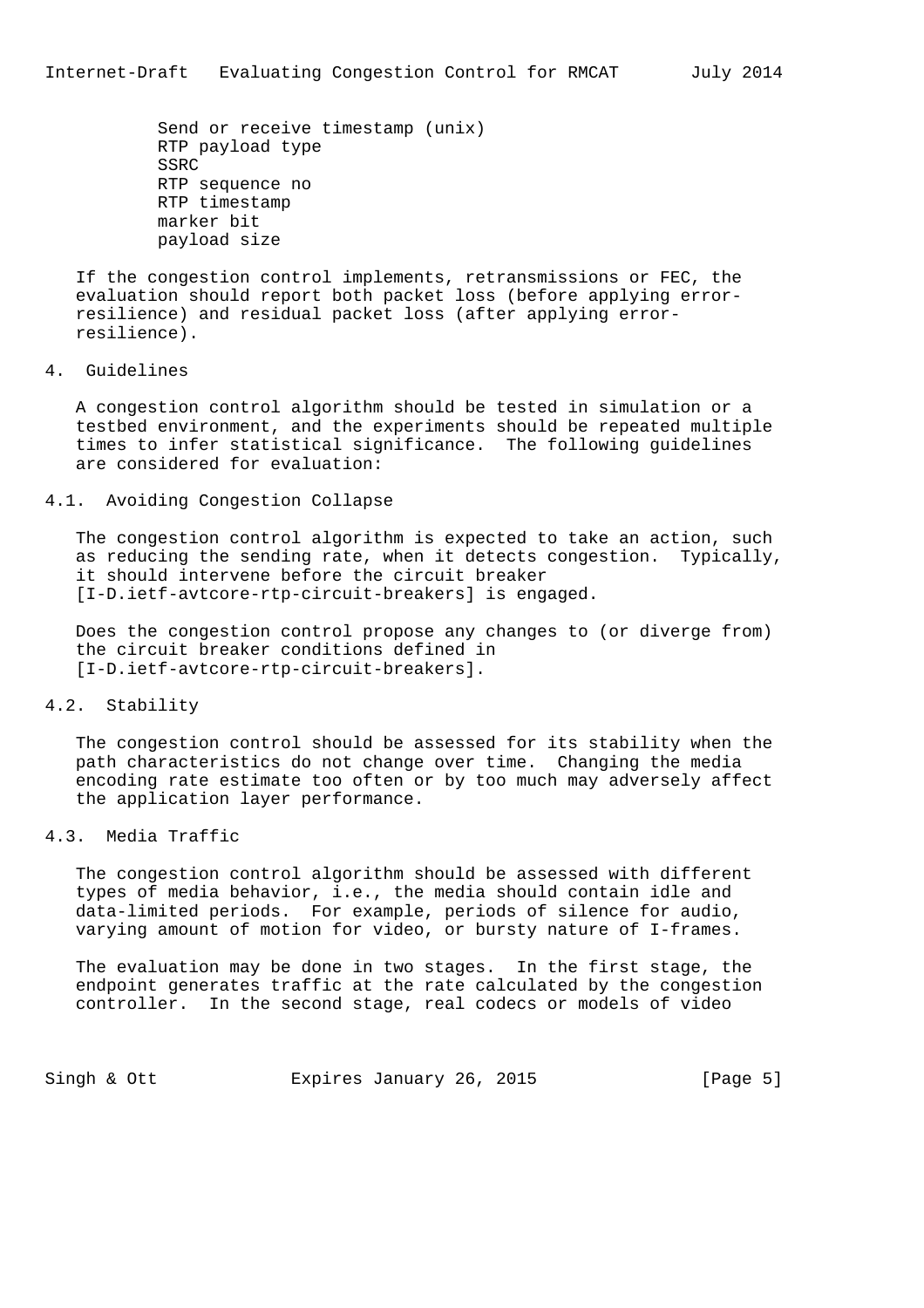codecs are used to mimic application-limited data periods and varying video frame sizes.

### 4.4. Start-up Behaviour

 The congestion control algorithm should be assessed with different start-rates. The main reason is to observe the behavior of the congestion control in different test scenarios, such as when competing with varying amount of cross-traffic or how quickly does the congestion control algorithm achieve a stable sending rate.

## 4.5. Diverse Environments

 The congestion control algorithm should be assessed in heterogeneous environments, containing both wired and wireless paths. Examples of wireless access technologies are: 802.11, GPRS, HSPA, or LTE. One of the main challenges of the wireless environments for the congestion control algorithm is to distinguish between congestion induced loss and transmission (bit-error) loss. Congestion control algorithms may incorrectly identify transmission loss as congestion loss and reduce the media encoding rate by too much, which may cause oscillatory behavior and deteriorate the users' quality of experience. Furthermore, packet loss may induce additional delay in networks with wireless paths due to link-layer retransmissions.

#### 4.6. Varying Path Characteristics

 The congestion control algorithm should be evaluated for a range of path characteristics such as, different end-to-end capacity and latency, varying amount of cross traffic on a bottleneck link and a router's queue length. For the moment, only DropTail queues are used. However, if new Active Queue Management (AQM) schemes become available, the performance of the congestion control algorithm should be again evaluated.

 In an experiment, if the media only flows in a single direction, the feedback path should also be tested with varying amounts of impairments.

 The main motivation for the previous and current criteria is to identify situations in which the proposed congestion control is less performant.

#### 4.7. Reacting to Transient Events or Interruptions

 The congestion control algorithm should be able to handle changes in end-to-end capacity and latency. Latency may change due to route updates, link failures, handovers etc. In mobile environment the

Singh & Ott **Expires January 26, 2015** [Page 6]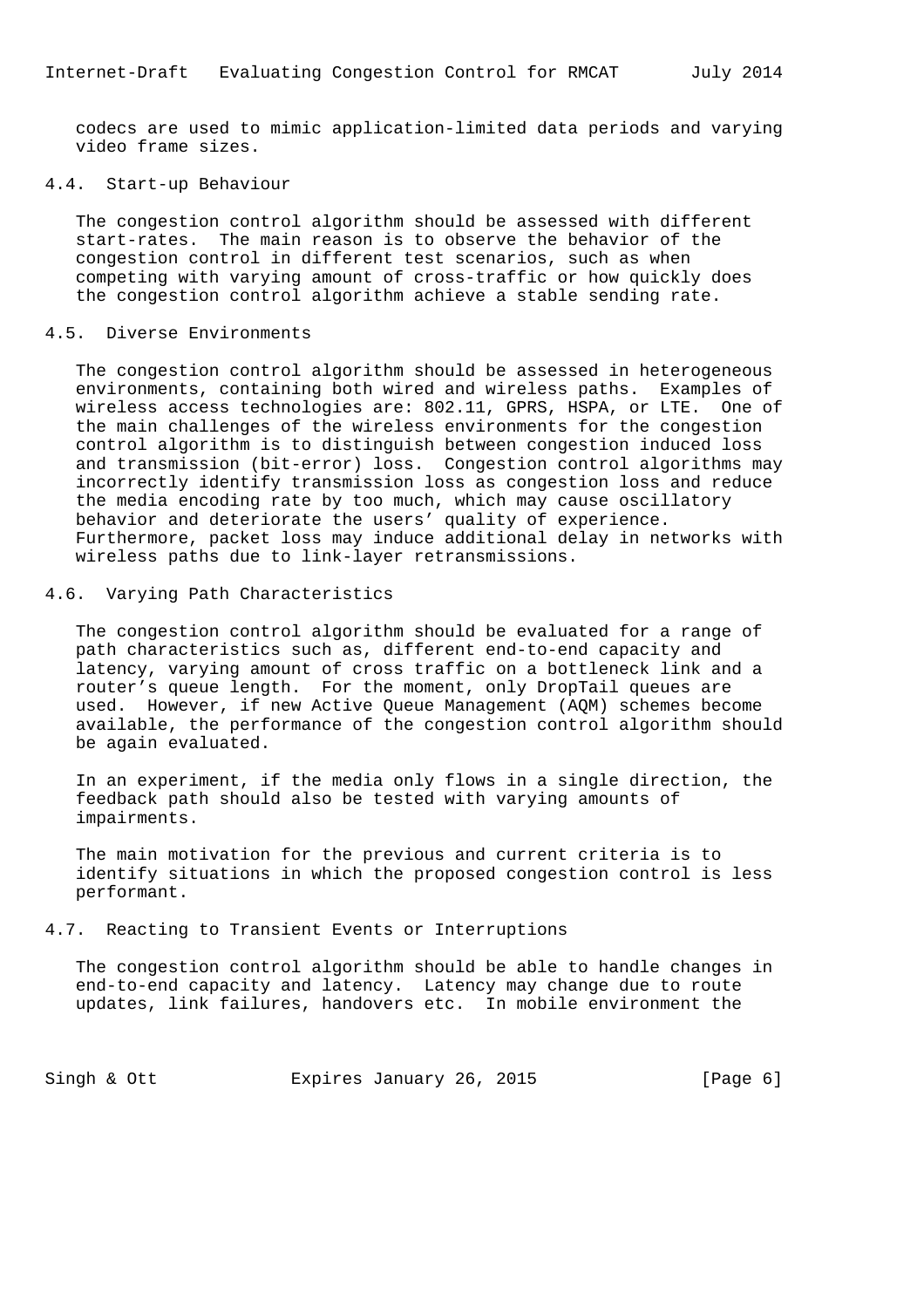end-to-end capacity may vary due to the interference, fading, handovers, etc. In wired networks the end-to-end capacity may vary due to changes in resource reservation.

4.8. Fairness With Similar Cross-Traffic

 The congestion control algorithm should be evaluated when competing with other RTP flows using the same or another candidate congestion control algorithm. The proposal should highlight the bottleneck capacity share of each RTP flow.

4.9. Impact on Cross-Traffic

 The congestion control algorithm should be evaluated when competing with standard TCP. Short TCP flows may be considered as transient events and the RTP flow may give way to the short TCP flow to complete quickly. However, long-lived TCP flows may starve out the RTP flow depending on router queue length.

 The proposal should also measure the impact on varied number of cross-traffic sources, i.e., few and many competing flows, or mixing various amounts of TCP and similar cross-traffic.

4.10. Extensions to RTP/RTCP

 The congestion control algorithm should indicate if any protocol extensions are required to implement it and should carefully describe the impact of the extension.

5. Minimum Requirements for Evaluation

 The minimal requirements for RMCAT proposals is to produce or present results for the test scenarios described in Section 5 of [I-D.sarker-rmcat-eval-test] (Basic Test Cases).

6. Status of Proposals

 Congestion control algorithms are expected to be published as "Experimental" documents until they are shown to be safe to deploy. An algorithm published as a draft should be experimented in simulation, or a controlled environment (testbed) to show its applicability. Every congestion control algorithm should include a note describing the environments in which the algorithm is tested and safe to deploy. It is possible that an algorithm is not recommended for certain environments or perform sub-optimally for the user.

 [Editor's Note: Should there be a distinction between "Informational" and "Experimental" drafts for congestion control algorithms in RMCAT.

Singh & Ott **Expires January 26, 2015** [Page 7]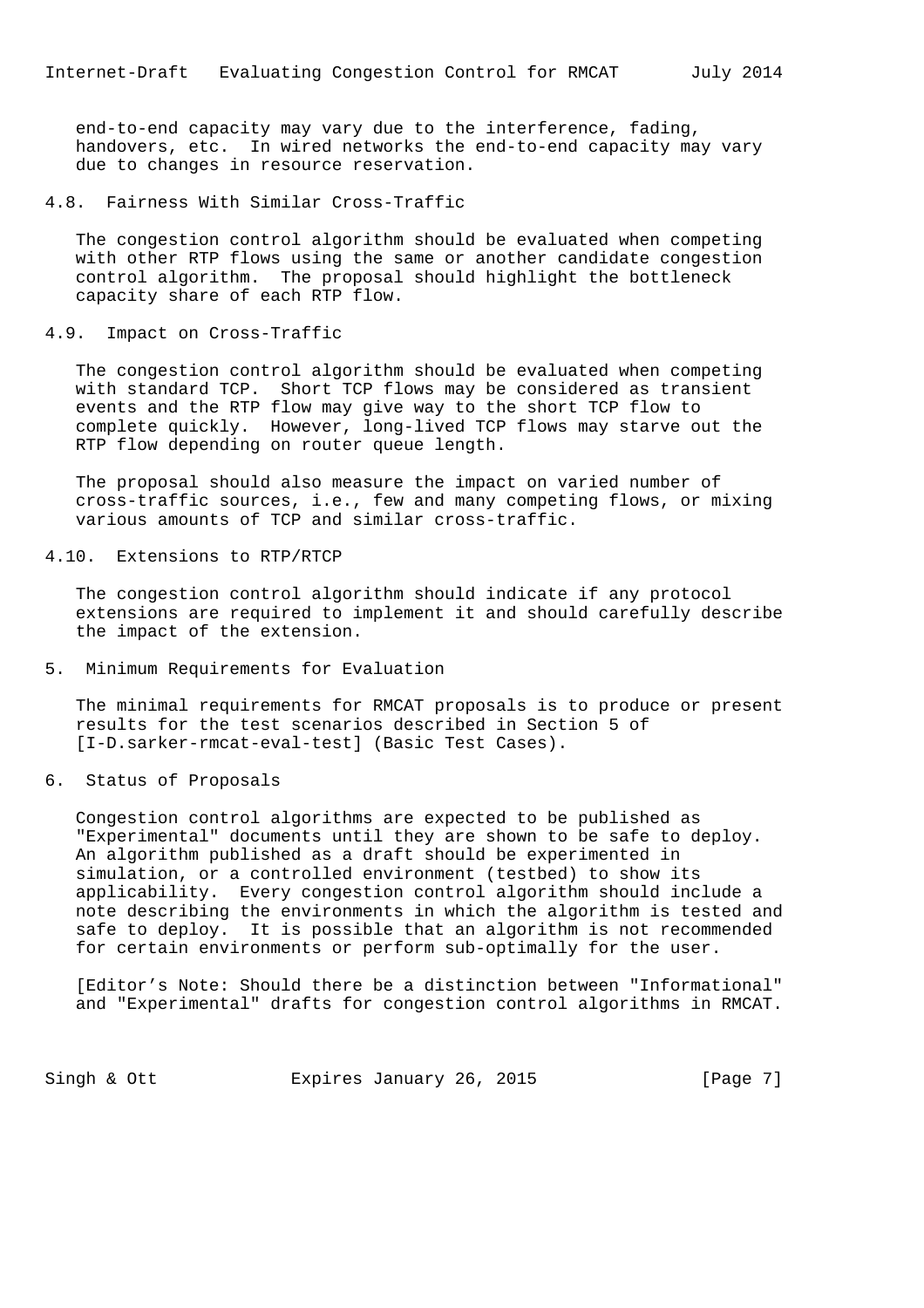[RFC5033] describes Informational proposals as algorithms that are not safe for deployment but are proposals to experiment with in simulation/testbeds. While Experimental algorithms are ones that are deemed safe in some environments but require a more thorough evaluation (from the community).]

7. Security Considerations

Security issues have not been discussed in this memo.

8. IANA Considerations

There are no IANA impacts in this memo.

9. Contributors

 The content and concepts within this document are a product of the discussion carried out in the Design Team.

 Michael Ramalho provided the text for a specific scenario, which is now covered in [I-D.sarker-rmcat-eval-test].

10. Acknowledgements

 Much of this document is derived from previous work on congestion control at the IETF.

 The authors would like to thank Harald Alvestrand, Anna Brunstrom, Luca De Cicco, Wesley Eddy, Lars Eggert, Kevin Gross, Vinayak Hegde, Stefan Holmer, Randell Jesup, Karen Nielsen, Piers O'Hanlon, Colin Perkins, Michael Ramalho, Zaheduzzaman Sarker, Timothy B. Terriberry, Michael Welzl, and Mo Zanaty for providing valuable feedback on earlier versions of this draft. Additionally, also thank the participants of the design team for their comments and discussion related to the evaluation criteria.

- 11. References
- 11.1. Normative References
	- [RFC3550] Schulzrinne, H., Casner, S., Frederick, R., and V. Jacobson, "RTP: A Transport Protocol for Real-Time Applications", STD 64, RFC 3550, July 2003.
	- [RFC3551] Schulzrinne, H. and S. Casner, "RTP Profile for Audio and Video Conferences with Minimal Control", STD 65, RFC 3551, July 2003.

Singh & Ott **Expires January 26, 2015** [Page 8]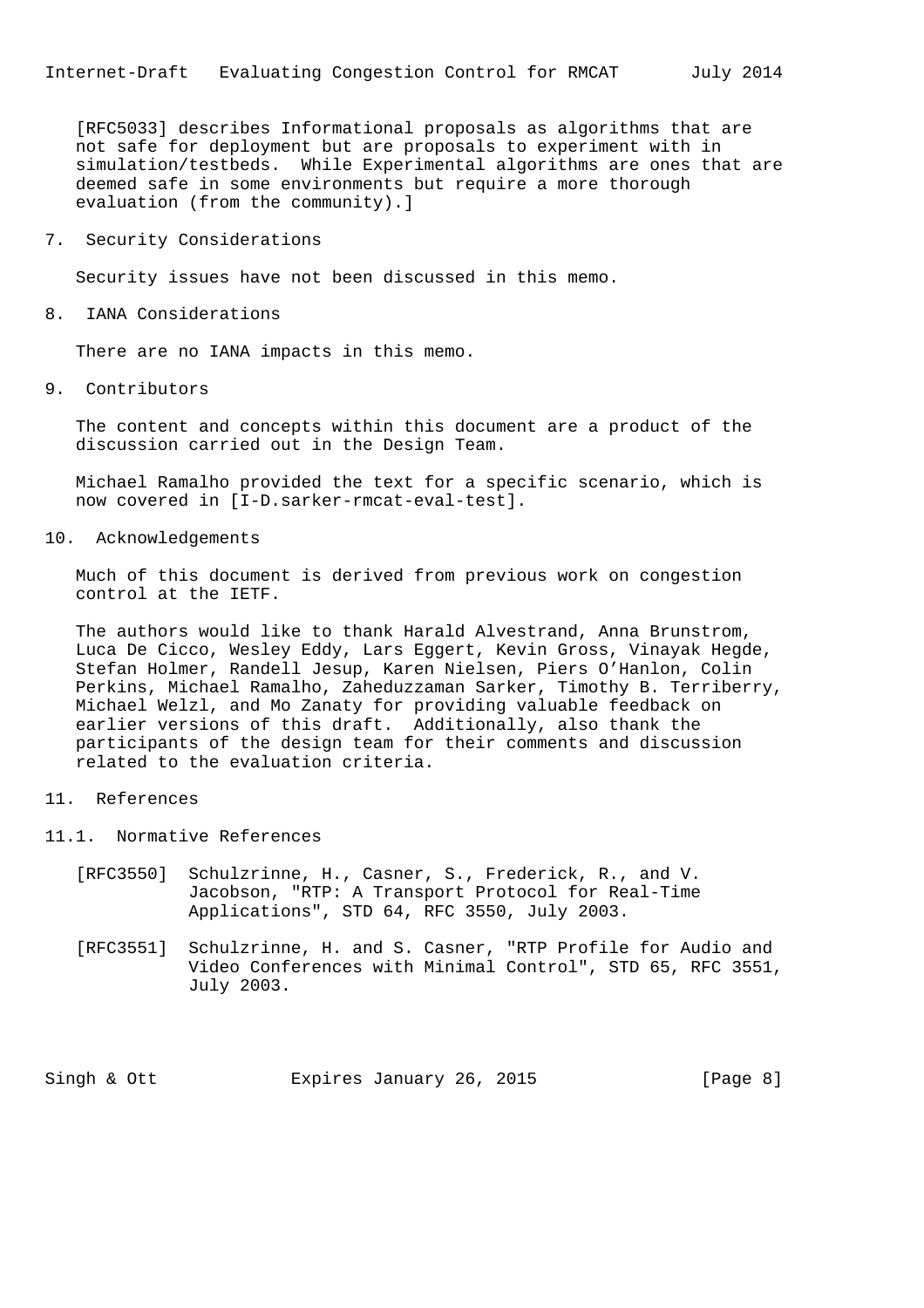- [RFC3611] Friedman, T., Caceres, R., and A. Clark, "RTP Control Protocol Extended Reports (RTCP XR)", RFC 3611, November 2003.
- [RFC4585] Ott, J., Wenger, S., Sato, N., Burmeister, C., and J. Rey, "Extended RTP Profile for Real-time Transport Control Protocol (RTCP)-Based Feedback (RTP/AVPF)", RFC 4585, July 2006.
- [RFC5506] Johansson, I. and M. Westerlund, "Support for Reduced-Size Real-Time Transport Control Protocol (RTCP): Opportunities and Consequences", RFC 5506, April 2009.
- [I-D.ietf-rmcat-cc-requirements] Jesup, R., "Congestion Control Requirements For RMCAT", draft-ietf-rmcat-cc-requirements-02 (work in progress), February 2014.
- [I-D.ietf-avtcore-rtp-circuit-breakers] Perkins, C. and V. Singh, "Multimedia Congestion Control: Circuit Breakers for Unicast RTP Sessions", draft-ietf avtcore-rtp-circuit-breakers-05 (work in progress), February 2014.
- 11.2. Informative References
	- [RFC5033] Floyd, S. and M. Allman, "Specifying New Congestion Control Algorithms", BCP 133, RFC 5033, August 2007.
	- [RFC5166] Floyd, S., "Metrics for the Evaluation of Congestion Control Mechanisms", RFC 5166, March 2008.
	- [RFC5681] Allman, M., Paxson, V., and E. Blanton, "TCP Congestion Control", RFC 5681, September 2009.
	- [I-D.sarker-rmcat-eval-test] Sarker, Z., Singh, V., Zhu, X., and M. Ramalho, "Test Cases for Evaluating RMCAT Proposals", draft-sarker-rmcat eval-test-00 (work in progress), February 2014.
	- [SA4-EVAL] R1-081955, 3GPP., "LTE Link Level Throughput Data for SA4 Evaluation Framework", 3GPP R1-081955, 5 2008.
	- [SA4-LR] S4-050560, 3GPP., "Error Patterns for MBMS Streaming over UTRAN and GERAN", 3GPP S4-050560, 5 2008.

Singh & Ott **Expires January 26, 2015** [Page 9]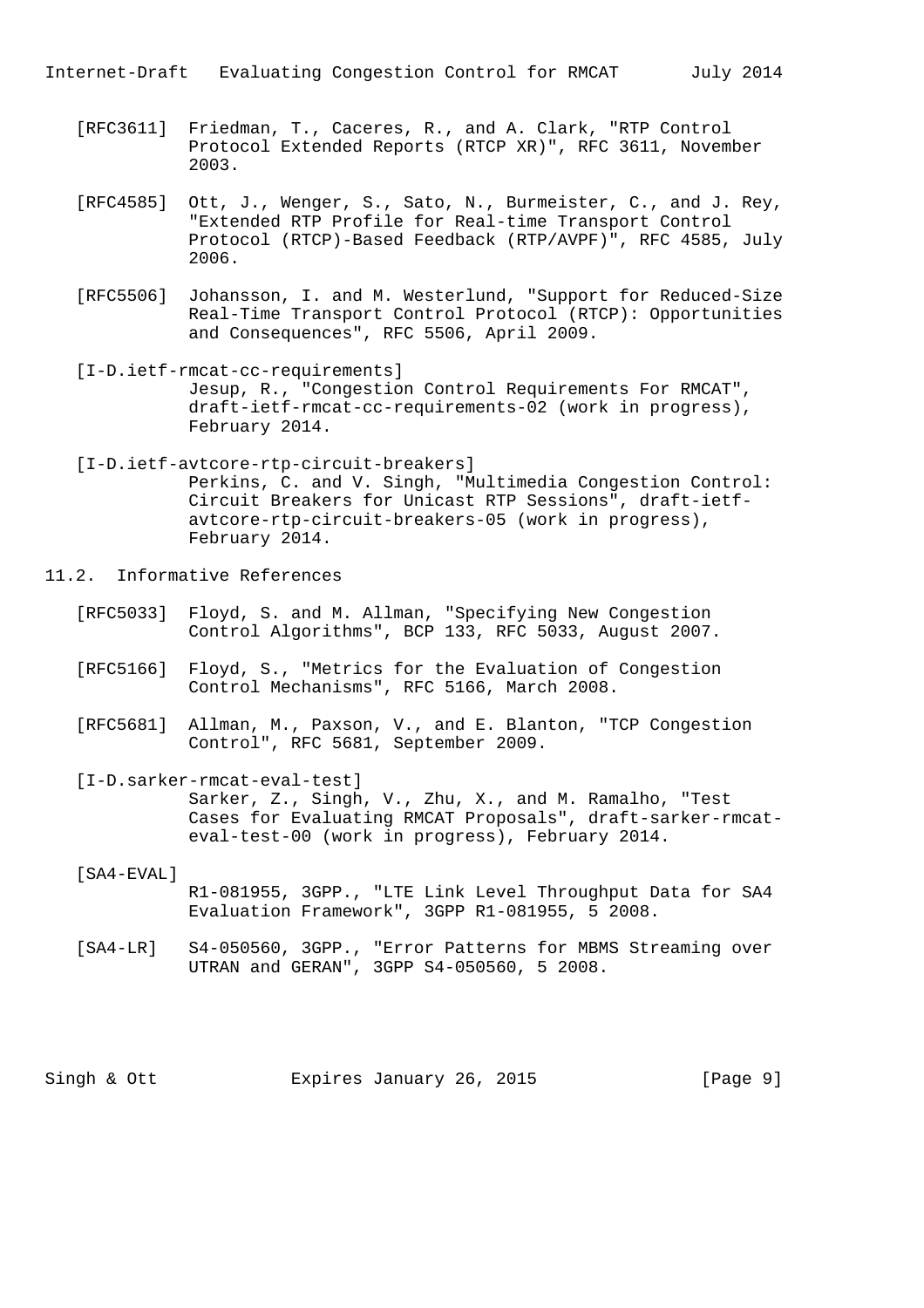# [TCP-eval-suite]

 Lachlan, A., Marcondes, C., Floyd, S., Dunn, L., Guillier, R., Gang, W., Eggert, L., Ha, S., and I. Rhee, "Towards a Common TCP Evaluation Suite", Proc. PFLDnet. 2008, August 2008.

### Appendix A. Application Trade-off

 Application trade-off is yet to be defined. see RMCAT requirements [I-D.ietf-rmcat-cc-requirements] document. Perhaps each experiment should define the application's expectation or trade-off.

A.1. Measuring Quality

 No quality metric is defined for performance evaluation, it is currently an open issue. However, there is consensus that congestion control algorithm should be able to show that it is useful for interactive video by performing analysis using a real codec and video sequences.

Appendix B. Change Log

 Note to the RFC-Editor: please remove this section prior to publication as an RFC.

- B.1. Changes in draft-ietf-rmcat-eval-criteria-02
	- o Incorporated fairness test as a working test.
	- o Updated text on mimimum evaluation requirements.
- B.2. Changes in draft-ietf-rmcat-eval-criteria-01
	- o Removed Appendix B.
	- o Removed Section on Evaluation Parameters.
- B.3. Changes in draft-ietf-rmcat-eval-criteria-00
	- o Updated references.
	- o Resubmitted as WG draft.
- B.4. Changes in draft-singh-rmcat-cc-eval-04
	- o Incorporate feedback from IETF 87, Berlin.
	- o Clarified metrics: convergence time, bandwidth utilization.

Singh & Ott Expires January 26, 2015 [Page 10]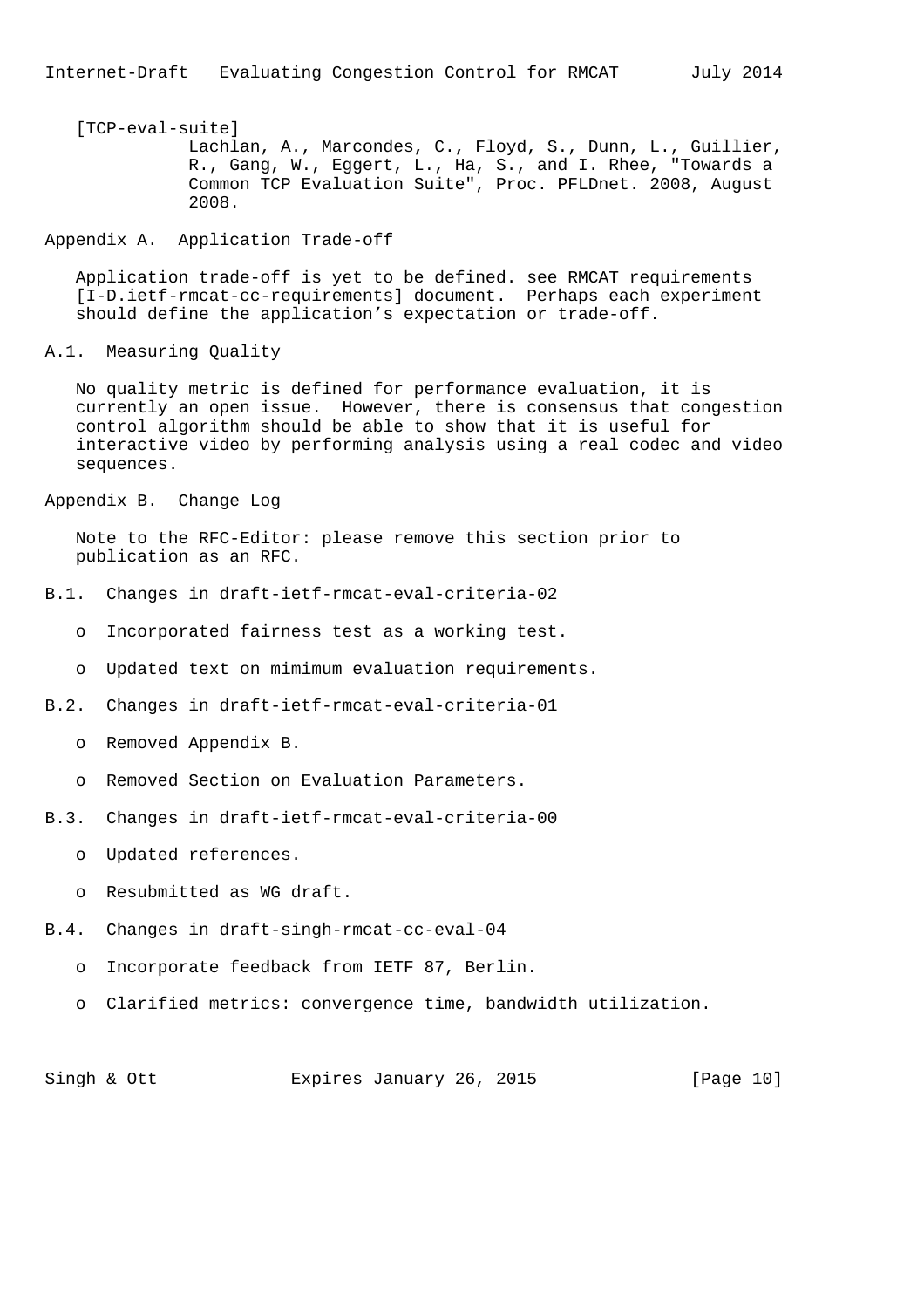- o Changed fairness criteria to fairness test.
- o Added measuring pre- and post-repair loss.
- o Added open issue of measuring video quality to appendix.
- o clarified use of DropTail and AQM.
- o Updated text in "Minimum Requirements for Evaluation"
- B.5. Changes in draft-singh-rmcat-cc-eval-03
	- o Incorporate the discussion within the design team.
	- o Added a section on evaluation parameters, it describes the flow and network characteristics.
	- o Added Appendix with self-fairness experiment.
	- o Changed bottleneck parameters from a proposal to an example set.

o

- B.6. Changes in draft-singh-rmcat-cc-eval-02
	- o Added scenario descriptions.
- B.7. Changes in draft-singh-rmcat-cc-eval-01
	- o Removed QoE metrics.
	- o Changed stability to steady-state.
	- o Added measuring impact against few and many flows.
	- o Added guideline for idle and data-limited periods.
	- o Added reference to TCP evaluation suite in example evaluation scenarios.

Authors' Addresses

Singh & Ott Expires January 26, 2015 [Page 11]